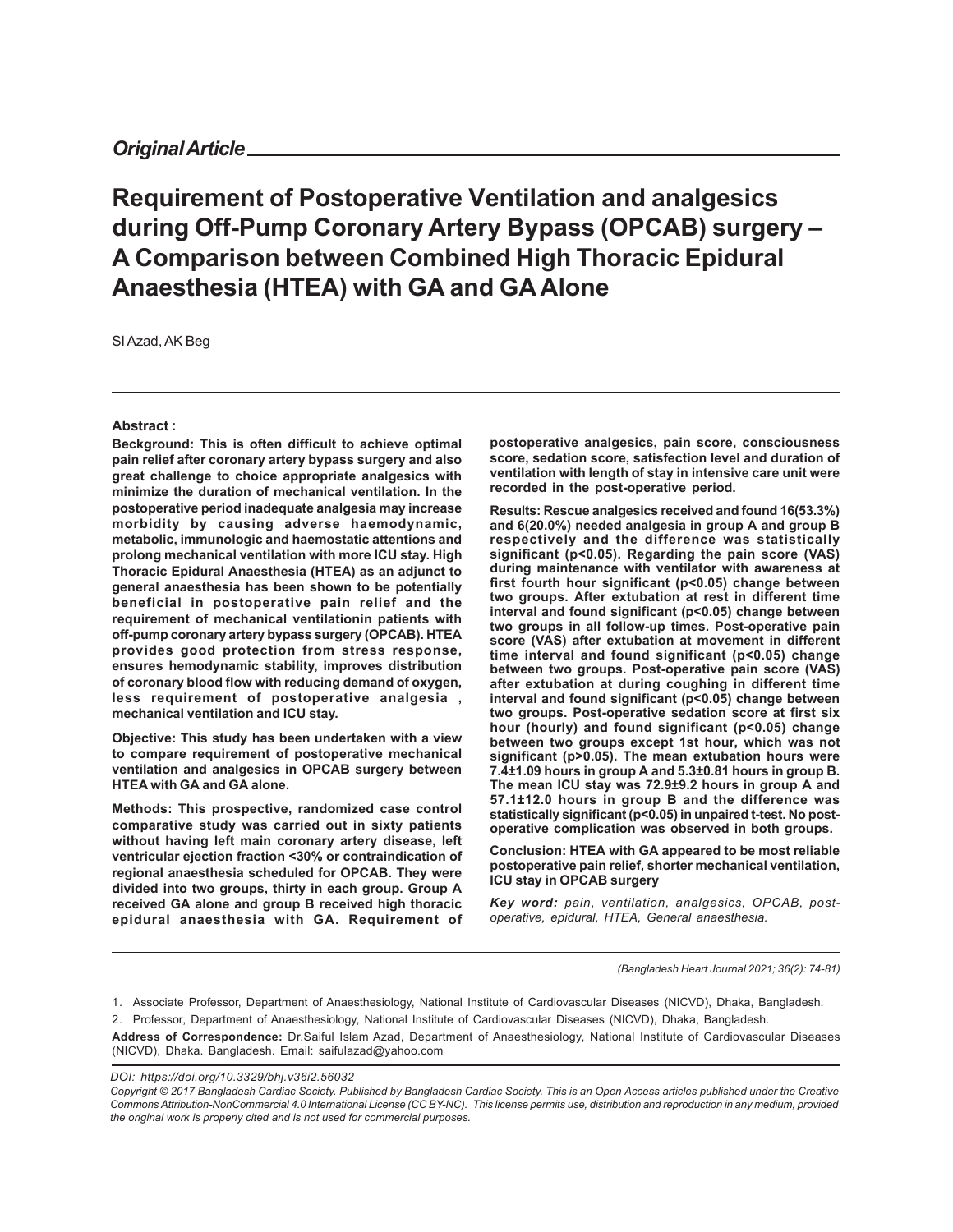### **Introduction:**

Pain control with thoracic epidural is probably the most easily documented benefit. All studies examining the use of thoracic epidurals for cardiac surgery have documented superior pain relief when compared to all other modalities, including intrathecal opiate analgesia.

It is important to use TEA to its maximum capacity to benefit from its full potential: outstanding analgesia, excellent protection against stress hormone surge after surgery, reduction of postoperative ventilation period, fast recovery and better pulmonary recovery outcome. It seems imperative to begin its use before surgery starts, continue its infusion at a constant rate during surgery, and carry on for at least 2 days if possible. One study has shown that the maximum pain after surgery occurs within the first 48 hours, after which pain subsides significantly. In addition, use of TEA for longer than 3 days carries the risk of losing the control over its use and increase the likelihood of human error due to miscommunication. The safest duration of TEA in cardiac surgery is a maximum of 3 days; exceptionally longer use should be justified on a patient-by-patient basis .In the postoperative period inadequate analgesia may increase morbidity by causing adverse haemodynamic, metabolic, immunologic and haemostatic attentions (Chancy, 2006; Weissman, 1990; Kehlet, 1989; Roizen, 1988). This is often difficult to achieve optimal pain relief.

### **Aim:**

- To assess postoperative pain score, consciousness score and sedation score between HTEA with GA and GA alone.
- To observe duration of ventilation and length of stay in intensive care unit between HTEA with GA and GA alone.
- To observe the requirement of post-operative rescue analgesia.

### **Methodology:**

After selection of patients according to the inclusion and exclusion criteria, and after obtaining informed consent, a total of 60 adult patients with coronary artery diseases were prospectively enrolled in this study. All patients were undergone elective CABG on the beating heart with complete median sternotomy either using General Anaesthesia alone (group A) or combined High Thoracic Epidural Anaesthesia with General Anaesthesia (group B). All patients were premedicated Tab. Midazolam 7.5 mg received at bed time day before operation. On the arrival in the operation theater, patients were pre oxygenated and after stablist ECG monitor with all aseptic precaution intravenous cannulation, radial arterial cannulation and central venous catheterization was established in both groups. In the group B (study group), with all aseptic precaution a side holed multiport epidural catheter was inserted through 18G Touhy needle at the level of T1-2 or T2-3 interspaces in the morning on the day of surgery under local anaesthesia using midline approach at lateral decubitus position with the loss of resistance or hanging drop technique. The catheter was directed cephalic and advance 3-4 cm into the epidural space. Continuous epidural infusion with 0.25% bupivacaine was maintained after operation @ 4-5 ml/ hr up to 48 hours. Sensory block was determined bilaterally using loss of warm- cold sensation as well pinprick discrimination.

In both groups general anaesthesia was induced with fentanyl 10 µg/kg IV and with propofol 1 mg/kg IV. Tracheal intubation was facilitated by pancuronium bromide 0.1 mg/kg. Anaesthesia was maintained with propofol infusion @ 3-6 mg/kg/hr (50-100µg/kg/min) and fentanyl infusion @ 1-2 µg/kg/hr, neuromuscular booking agent pancuronium bromide 1/3rd dose of induction dose was given at one hour interval through iv route. The lungs were ventilated mechanically at normocapnia in an air and Oxygen mixture.

The parameters including heart rate (HR), arterial blood pressure (ABP),  $\overline{ECG}$ , SPO<sub>2</sub>, CVP, ABG analysis, Urine output were monitored during operation. Ephedrine 5- 10 mg iv bolus or repeated was given if hypotension associated with epidural anaesthesia, dopamine 1-20 µg/kg/min was the first choice to maintain MAP above 70 mmHg if not corrected then adrenaline 0.05-0.2 µg/kg/ min, dobutamine 2-20 µg/kg/min was added accordingly.

On the arrival at ICU from Operation Theater the patient, ventilation was maintained by mechanical ventilator. Mechanical ventilation was started in assist control mode with a respiratory rate 10-12 breath / min, Tidal volume 10ml/kg,  $FiO_2$ : 0.7 and was adjusted to maintain  $O_2$ saturation by pulse oxymetry >95% and PEEP was set at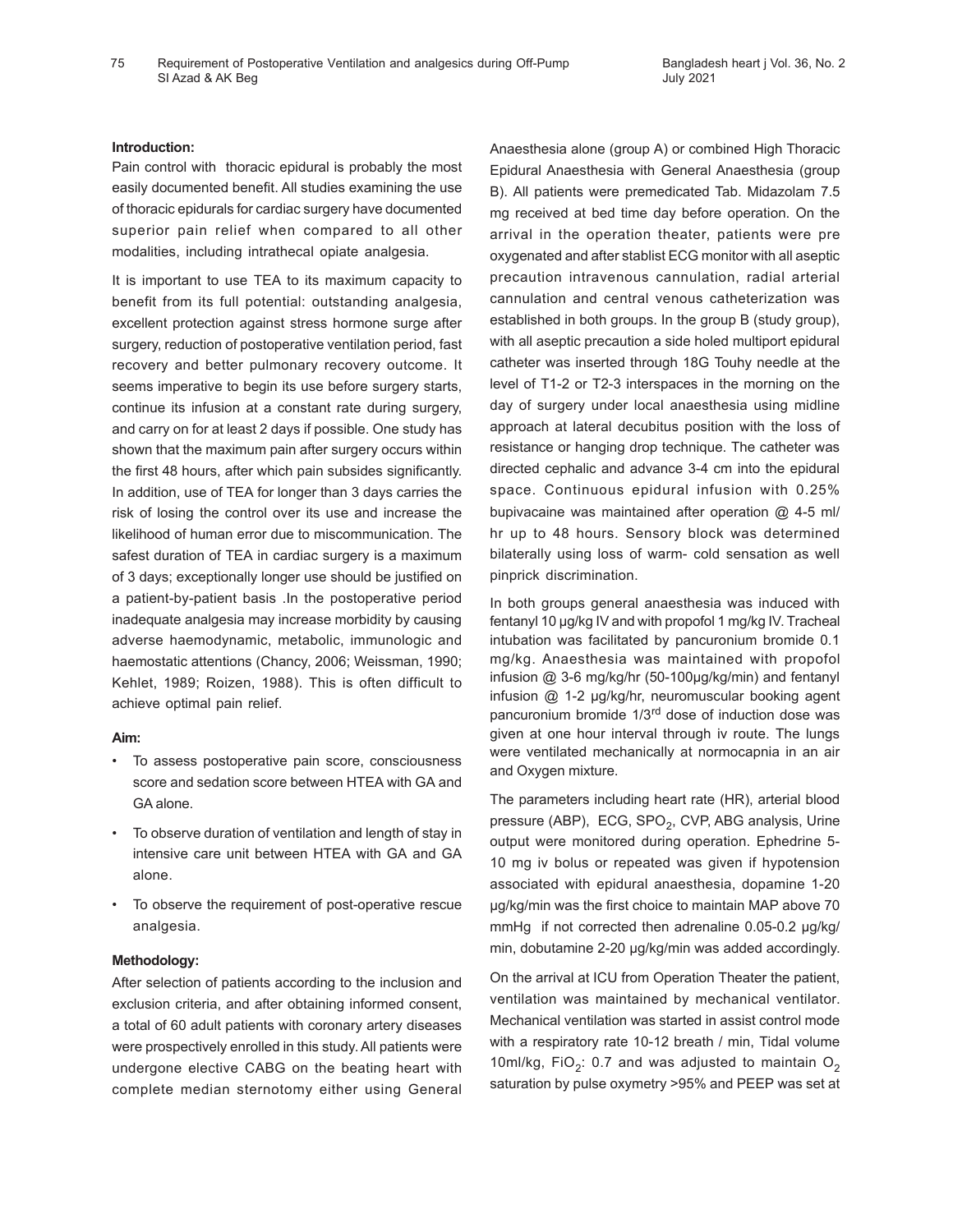5 cm  $H<sub>2</sub>O$  . Tidal volume was adjusted to maintain partial pressure of arterial CO<sub>2</sub> between 35 and 40 mm Hg. When patient is haemodynamically stable and arousal, ventilation mode was changed to SIMV then Spontaneous ventilation mode. When there were accepted criteria for tracheal extubation then the patient was extubated and postoperative mechanical ventilation hour was recorded. Postoperative analgesia was performed by the epidural infusion 0.25% bupivacaine 3-4 ml/hour in patients group B and both groups of the patients were received injection ketorolac 30 mg iv 8 hourly.

Pain exceeding a visual analog score (VAS 0-100) of 50 or whenever were requested by the patients or deemed necessary by the nurse in case the patients are not fully awake and able to respond sufficiently, the hourly epidural rate was increased by 1 ml and intravenous Ketorolac 30 mg was administered simultaneously for instant pain relief. Morphine 1-2 mg IV as needed was used if ketorolac were insufficient. These rescue analgesics need were recorded. The epidural catheter was removed after 48 hours of post-operative period with normal coagulation profile.After extubation the level of consciousness (LOC) was hourly assessed for 6 hours using 5-point LOC scale. A higher score on the LOC were indicated a poorer LOC. After awareness postoperative pain scores were assessed and recorded of all patients at rest, exercise (e.g. Movement, coughing and so on) using a 100-mm visual analog scale, with ends marked as 0 (no pain) and 100 mm (worst imaginable pain) every four hour interval for 48 hours postoperatively. Sedation score was assessed and recorded by using a 3- point scale (1, completely awake and open eyes; 2, asleep but responds to verbal commands and/or touch; 3, does not respond) every hourly for first six hour of postoperative period. On the 3<sup>rd</sup>post-operative day all patients were questioned as to satisfaction and whether they would choose the anaesthetic technique again and ask to other patients to receive this anaesthetic technique. After accepted criteria for discharge from the intensive care unite (ICU) patient was shifted to the post-operative care unit and the duration of ICU stay was recorded. Following post-operative complications were recorded in this study.

Pneumothorax: Evidenced on chest x-ray for consecutive post-operative 3 days.Prolong mechanical ventilation: Tracheal intubation for more than 24 hours, tracheal reintubation after initial extubation.Neurologic complication: Assessed with sensory, motor or reflex abnormalities any time after surgery; global abnormalities within two days operation.Acute infection: Patients were defined as confused when, after extubation they were unable either to cooperate or communicate with the nurses and were disoriented in time and place for 8 hours or more.Epidural haematoma: Suspected if patients had radicular pain on the back, sensory, motor deficits, and urinary retention diagnosed was confirm with immediate MRI.

### **Results:**

The mean (±SD) age of the study patients were 49.9±7.1 years in group A and 49.3±7.2 years in group B. The mean (±SD) body surface area (BSA) of the study patients were 1.6±0.11 m<sup>2</sup> in group A and 1.7±0.15 m<sup>2</sup> in group B. No significant (p>0.05) mean age and body surface area (BSA) differences were found between two groups in unpaired t-test .

During postoperative ventilation with awareness at first fourth hour and after extubation from ventilator at rest and during movement in different time interval significant (p<0.05) change found regarding pain score (VAS) between two groups.

## **Table-I**

*Post-operative pain score (VAS) during maintenance with ventilator with awareness at different times of the study patients (n=60)*

|                             | Group A      | Group B        | pvalue |
|-----------------------------|--------------|----------------|--------|
|                             | $(n=30)$     | $(n=30)$       |        |
|                             | Mean±SD      | Mean±SD        |        |
| 1 <sup>st</sup> fourth hour | $53.4 + 9.4$ | $26.0 \pm 8.7$ | 0.001  |



**Fig.-1:** *Bar diagram showing post-operative pain score (VAS) during maintenance with ventilator with awareness at different times of the study patients*.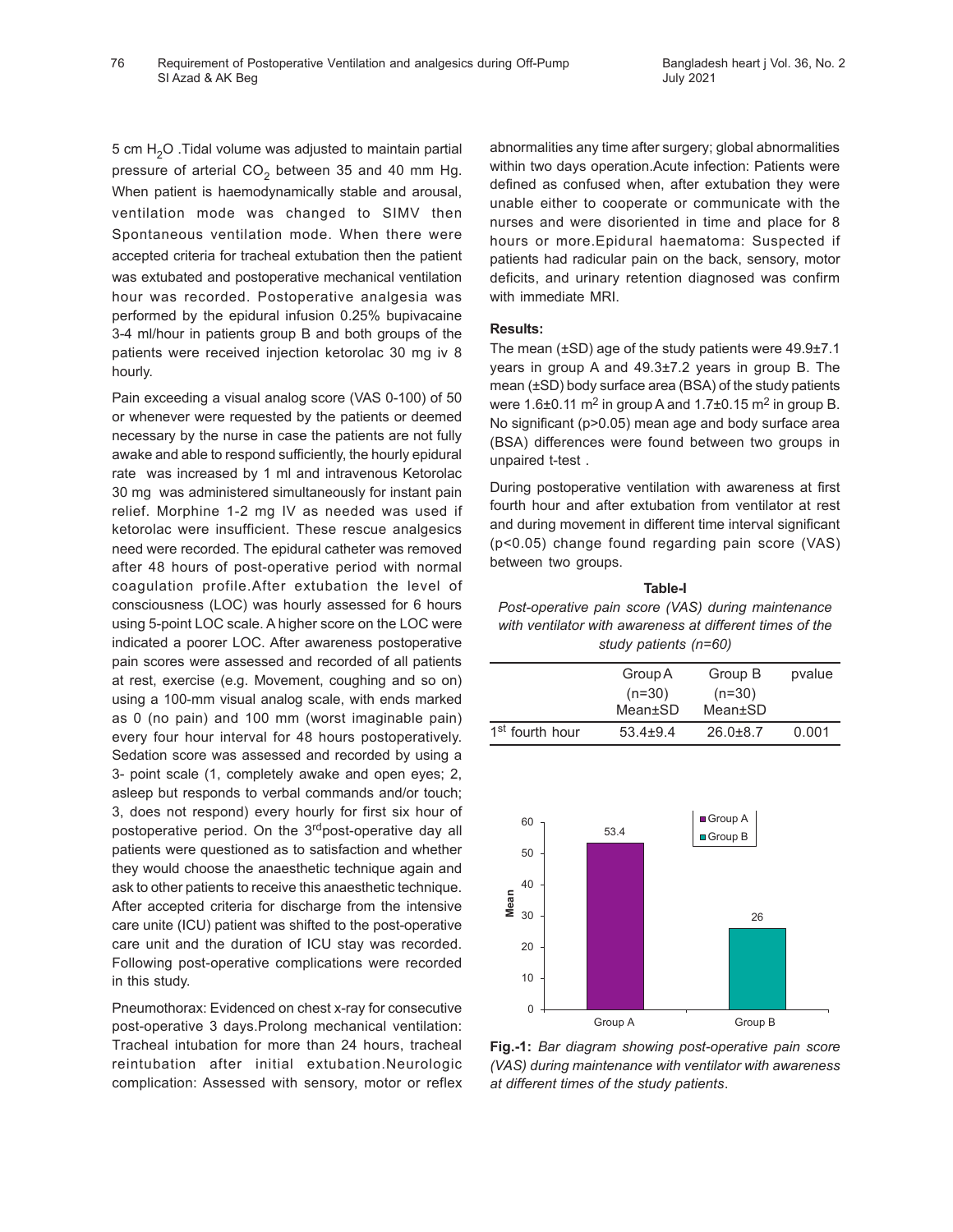| Post-operative pain score (VAS) after extubation at rest<br>in different time interval of the study patients (n=60) |                                |                                |        |  |
|---------------------------------------------------------------------------------------------------------------------|--------------------------------|--------------------------------|--------|--|
| Four hours time<br>interval                                                                                         | Group A<br>$(n=30)$<br>Mean±SD | Group B<br>$(n=30)$<br>Mean±SD | pvalue |  |
| 8 <sup>th</sup> hour                                                                                                | $47.5 \pm 9.6$                 | $23.3 + 5.0$                   | 0.001  |  |
| 12 <sup>th</sup> hour                                                                                               | $47.5 \pm 8.8$                 | $23.3 \pm 5.8$                 | 0.001  |  |
| 16 <sup>th</sup> hour                                                                                               | $45.3 \pm 5.1$                 | $22.3 + 5.3$                   | 0.001  |  |
| 20 <sup>th</sup> hour                                                                                               | $42.1 + 6.1$                   | $21.9 \pm 5.3$                 | 0.001  |  |
| 24 <sup>th</sup> hour                                                                                               | $42.5 + 6.2$                   | $21.5 + 4.3$                   | 0.001  |  |
| 28 <sup>th</sup> hour                                                                                               | $41.7 \pm 5.9$                 | $21.5 + 4.3$                   | 0.001  |  |
| 32 <sup>nd</sup> hour                                                                                               | $40.5 + 4.6$                   | $21.5 + 4.3$                   | 0.001  |  |
| 36 <sup>th</sup> hour                                                                                               | $40.7 + 4.7$                   | $21.5 + 4.3$                   | 0.001  |  |
| 40 <sup>th</sup> hour                                                                                               | $40.2 \pm 5.7$                 | $21.2 + 4.2$                   | 0.001  |  |
| 44 <sup>th</sup> hour                                                                                               | $39.5 + 5.1$                   | $21.5 \pm 5.2$                 | 0.001  |  |
| 48 <sup>th</sup> hour                                                                                               | $37.8 + 4.6$                   | $21.3 + 4.3$                   | 0.001  |  |

# **Table-II**

## **Table-III**

*Post-operative pain score (VAS) after extubation at movement in different time interval of the study patients (n=60)*

| Four hours time       | Group A        | Group B        | pvalue |
|-----------------------|----------------|----------------|--------|
| interval              | $(n=30)$       | $(n=30)$       |        |
|                       | Mean±SD        | Mean±SD        |        |
| 8 <sup>th</sup> hour  | $51.2 \pm 7.5$ | $25.0 + 6.1$   | 0.001  |
| 12 <sup>th</sup> hour | $52.5 \pm 8.6$ | $24.8 \pm 6.9$ | 0.001  |
| 16 <sup>th</sup> hour | $48.5 + 4.8$   | $23.8 + 5.8$   | 0.001  |
| 20 <sup>th</sup> hour | $47.1 + 5.1$   | $22.9 + 5.5$   | 0.001  |
| 24 <sup>th</sup> hour | $47.0 \pm 9.5$ | $22.9 + 5.7$   | 0.001  |
| 28 <sup>th</sup> hour | $44.2 \pm 5.7$ | $22.3 \pm 6.2$ | 0.001  |
| 32 <sup>nd</sup> hour | $41.7 + 4.9$   | $22.5 \pm 5.3$ | 0.001  |
| 36 <sup>th</sup> hour | $43.0 + 4.7$   | $22.3 + 4.4$   | 0.001  |
| 40 <sup>th</sup> hour | $43.5 + 5.4$   | $22.5 + 6.4$   | 0.001  |
| 44 <sup>th</sup> hour | $41.7\pm 6.5$  | $21.7 + 4.3$   | 0.001  |
| 48 <sup>th</sup> hour | $40.6 + 4.8$   | $21.7 \pm 5.3$ | 0.001  |

# **Table-IV**

*Post-operative pain score (VAS) after extubation at during coughing in different time interval of the study patients (n=60)*

| Four hours time       | Group Ax       | Group B        | pvalue |
|-----------------------|----------------|----------------|--------|
| interval              | $(n=30)$       | $(n=30)$       |        |
|                       | Mean±SD        | Mean±SD        |        |
| 8 <sup>th</sup> hour  | $53.7 \pm 7.5$ | $28.3 \pm 8.3$ | 0.001  |
| 12 <sup>th</sup> hour | $56.7\pm8.2$   | $28.7 \pm 9.5$ | 0.001  |
| 16 <sup>th</sup> hour | $50.8 + 6.1$   | $25.8 \pm 7.5$ | 0.001  |
| 20 <sup>th</sup> hour | $50.2 + 7.2$   | $24.6 + 6.6$   | 0.001  |
| 24 <sup>th</sup> hour | $48.5 \pm 9.3$ | $23.7 + 6.6$   | 0.001  |
| 28 <sup>th</sup> hour | $45.7 \pm 5.4$ | $22.9 + 6.4$   | 0.001  |
| 32 <sup>nd</sup> hour | $45.0 + 4.3$   | $23.1 \pm 5.5$ | 0.001  |
| 36 <sup>th</sup> hour | $45.2 \pm 6.8$ | $22.9 + 4.6$   | 0.001  |
| 40 <sup>th</sup> hour | $45.0 \pm 5.4$ | $23.1 \pm 7.6$ | 0.001  |
| 44 <sup>th</sup> hour | $43.2 \pm 6.5$ | $21.7 + 4.3$   | 0.001  |
| 48 <sup>th</sup> hour | $42.8 \pm 3.5$ | $22.4 \pm 5.6$ | 0.001  |

The following table showed mean distribution of postoperative sedation score at first six hour (hourly) and found significant (p<0.05) change between two groups except 1st hour, which was not significant (p>0.05) (Table V).

**Table-V** *Mean distribution of post-operative sedation score at first six hour (hourly) of the study patients (n=60)*

| One hour interval       | Group B<br>Group A<br>$(n=30)$<br>$(n=30)$<br>Mean±SD<br>Mean±SD |               | pvalue     |
|-------------------------|------------------------------------------------------------------|---------------|------------|
| 1 <sup>st</sup> hour    | $2.9 \pm 0.3$                                                    | $2.8 \pm 0.5$ | $0.352$ NS |
| 2 <sup>nd</sup> hour    | $2.8 \pm 0.5$                                                    | $2.1 \pm 0.6$ | 0.001      |
| 3 <sup>rd</sup> hour    | $2.4 \pm 0.7$                                                    | $1.4 \pm 0.5$ | 0.001      |
| 4 <sup>th</sup> hour    | $2.1 \pm 0.5$                                                    | $1.1 + 0.3$   | 0.001      |
| 5 <sup>th</sup> hour    | $1.4 \pm 0.5$                                                    | $1.0 + 0.0$   |            |
| 6 <sup>th</sup><br>hour | $1.15 \pm 0.4$                                                   | $1.0 + 0.0$   |            |

The following table showed Status of rescue analgesics received and found 16(53.3%) and 6(20.0%) needed analgesia in group A and group B respectively and the difference was statistically significant (p<0.05) in chi square test (Table VI).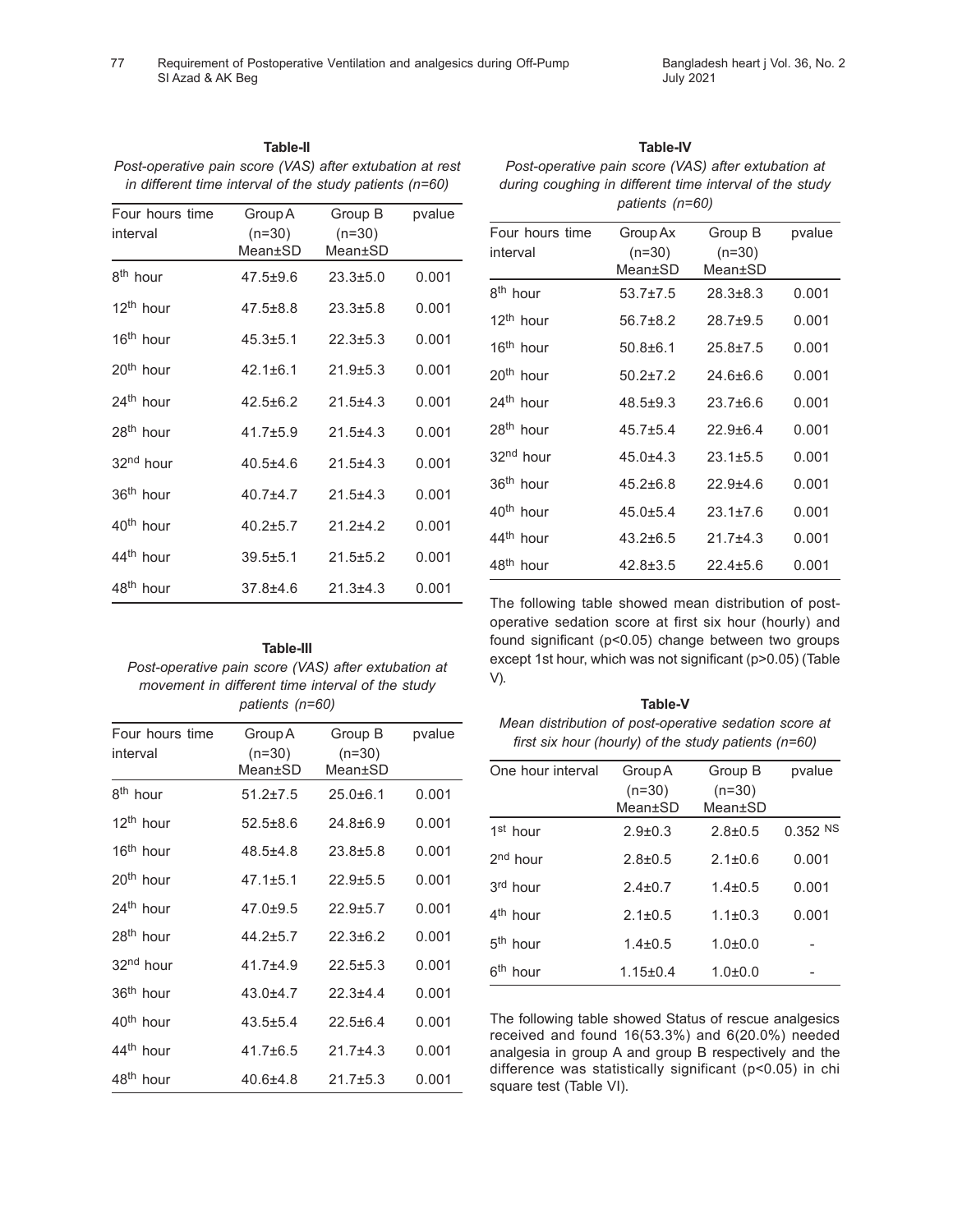| Table-VI |                                                   |  |  |
|----------|---------------------------------------------------|--|--|
|          | Status of rescue analgesics received by the study |  |  |
|          | patients (n=60)                                   |  |  |

| Rescue analgesics Group A | $(n=30)$ |               |    | Group B<br>$(n=30)$ | p value |
|---------------------------|----------|---------------|----|---------------------|---------|
|                           | N        | $\frac{0}{0}$ | n  | $\frac{0}{0}$       |         |
| Received                  | 16       | 53.3          | 6  | 20.0                | 0.015   |
| Not received              | 14       | 46.7          | 24 | 80.0                |         |

The following table showed the requirement of postoperative mechanical ventilation i.e. The mean extubation hours were 7.4±1.09 hours in group A and 5.3±0.81 hours in group B. The mean ICU stay was 72.9±9.2 hours in group A and 57.1±12.0 hours in group B and the difference was statistically significant (p<0.05) in unpaired t-test (Table VII).

**Table-VII** *Mean distribution of extubation hour and duration of ICU stay of the study patients (n=60)*

|                         | Group A        | Group B         | p value |
|-------------------------|----------------|-----------------|---------|
|                         | $(n=30)$       | $(n=30)$        |         |
|                         | Mean±SD        | Mean±SD         |         |
| <b>Extubation hours</b> | $7.4 \pm 1.09$ | $5.3 \pm 0.81$  | 0.001   |
| <b>ICU stay</b>         | $72.9 + 9.2$   | $57.1 \pm 12.0$ | 0.001   |

No post-operative complication was observed in both groups.

### **Discussion:**

This prospective, randomized observational comparative study was carried out with an aim to compare, which one more efficient for short duration of postoperative ventilation with the length of stay in intensive care unit and optimal pain relief after off pump coronary artery bypass surgery (OPCAB) between combined High Thoracic Epidural anaesthesia (HTEA) with General anaesthesia (GA) and general anaesthesia (GA) alone.

A total of 60 patients undergo elective CABG on off pump having ASA grade I, II, III and IV and NYHA class I, II, III and IV were included in the study at the National Institute of Cardiovascular Diseases and Hospital, Sher-E-Bangla Nagar, Dhaka and they were randomly allocated by lottery methods in two groups; group A: using GA alone and group B: using HTEA+ GA.

Regarding the mean pain score during maintenance with ventilator with awareness in this study at first fourth hour was significantly (p<0.05) higher in group A, which was 53.4±9.4 and 26.0±8.7 in group A and group B respectively.

Kessler et al. (2005) have assessed the VAS (0-100mm) at rest were subsequently higher in group A than group B at all times after surgery, always reaching significance level except at 48 hours. Similarly Salvi et al. (2004) assessed the VAS (0-10 mm) for the first 24 hour period were 0.9 at rest and 1.7 during coughing in each patients the VAS score always less than <2, which indicating that the post-operative pain relief was excellent in their study patients (group B). In the present study it was found that post-operative pain score VAS (0-100mm) was >40 in group A and <30 in group B after extubation at rest, movement and during coughing which were significantly (p<0.05) higher in group A in all the different follow-up times. The results obtained in the present study are comparable with the above studies.

In the current series it was observed that the status of rescues analgesics need 53.3% in group A and 20.0% group B and the difference was statistically significant (p<0.05).

In the present study post-operative sedation score at first hour was almost similar between two group, however the remaining times sedation score were significantly (p<0.05) higher in group A. Kessler et al. (2005) reported that sedation score were significantly higher at 6 hour post-operatively in group A.

Most of the patients in group B awareness were occurred at 2 hour after arrival at Intensive care unit but 4 hour later in group A. After 4 to 5 hour later after arrival at Intensive care unit it was observed that group B patients awake from sedation as like a normal healthy person with sound sleep, but in patients group A most of them looked anxious.

It was observed in the current study that post-operative level of consciousness score at different times almost similar between two groups. No significant (p>0.05) change was found between two groups.

A conscious and oriented patient will communicate their needs and cooperate with the medical staff providing post-operative care. The ability to concentric and learn instructions may facilitate tactual extubation, chest tube removal and cooperation with physiotherapist and moving staff.

In this study it was observed that the level of satisfaction with the anaesthetic technique was 36.7% and 83.3% mentioned good in group A and group B respectively, which was statistically significant (p<0.05). Kessler et al. (2005) found identical level of satisfaction with the anaesthetic technique.

Patients satisfaction is as much related to the comparison between anticipated and experienced pain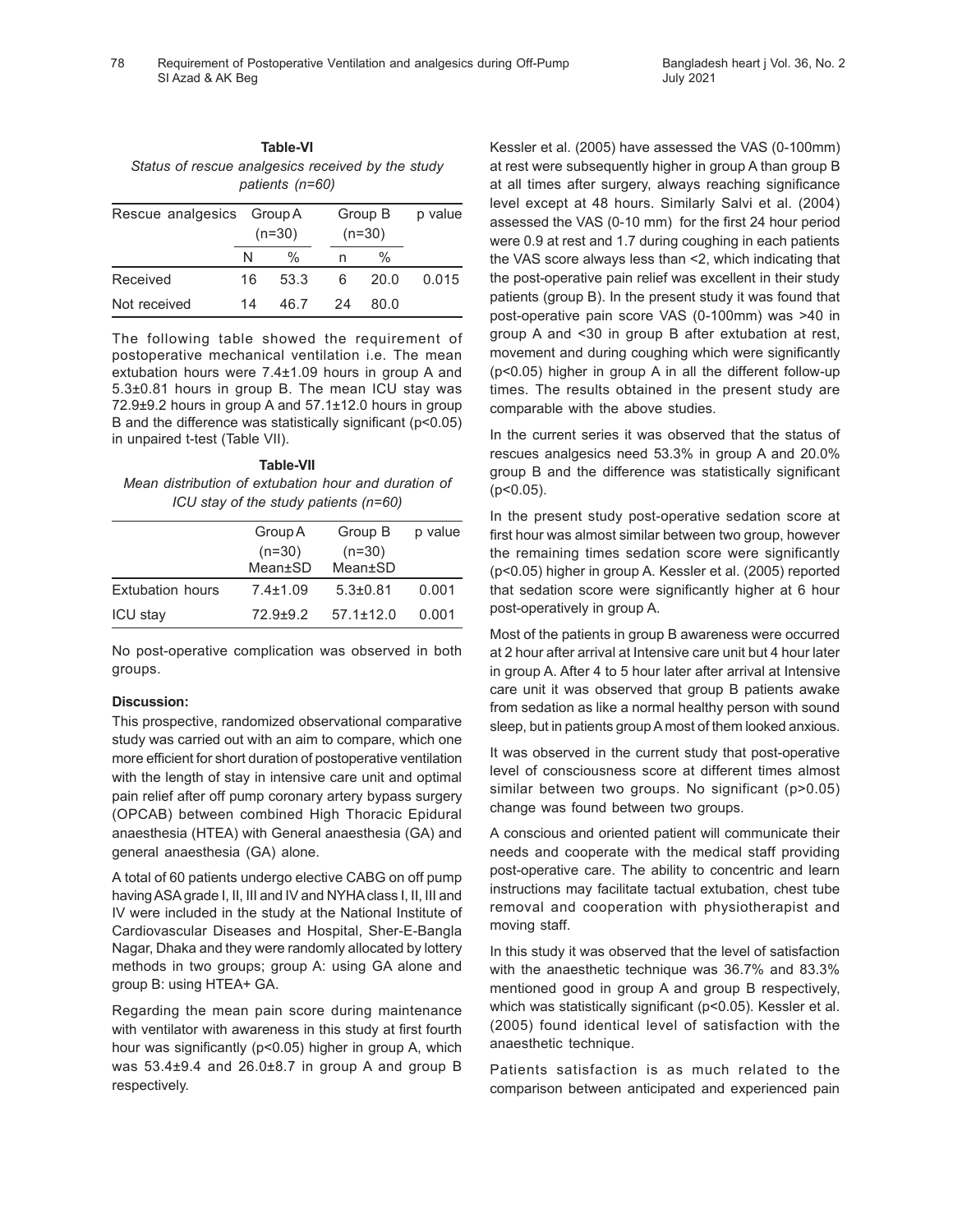as it is to the actual level of pain experience. Satisfaction is achieved when a situation is better than expected and dissatisfaction when one is worse than expected. Patients undergoing cardiac surgery are very concerted regarding post-operative pain and tend to preoperatively expect more intense post-operative pain than that actually experienced. So in the present study patients who were received HTEA (group B) express very high satisfaction level than the groups A only. In the present study the patients in both groups were asked during 3rd postoperative day about their anesthetic technique and their feeling in comparison with the other patients who underwent OPCAB in the same day or next day at the same cardiac post anaesthesia care unit, a specialized unit caring a exclusively for open heart surgery patients. The patient group B, most of the patient expressed their feeling good and few of them expressed fair and none of them not fair. But in group A, 23.0% patients expressed their feeling not fair.

In this study no post-operative complication was found between two groups. In a study Scott (2001) done a study on 202 patients in group A and 206 in group B and found the incidence of postoperative confusion was 5.5% and 1.5% in group A and group B respectively. The incidence of CVA was 3.0% in group A and 1.0% in group B. Similar technique was used by Tuman et al. (1991) on outcome of major vascular surgery and found that prolong mechanical ventilation 12.5% in group A and 2.5% in group B, reintubation 2.5% in group A and none was found in group B, neurologic complications 7.5% in group A and none was found in group B.

In this study it was found that the mean ventilation hours was significantly (p<0.05) higher in group A, which were 7.4±1.09 in group A and 5.3±0.81 hours in group B. Similarly, the mean ICU stay was also significantly (p<0.05) higher in group A, which were 72.9±9.2 hours in group A and 57.1±12.0 hours in group B. Kessler et al. (2005) observed the higher mean ventilation hours in group A, which was 5.0±2.6 hour in group A and 3.7±2.4 hours in group B. The mean ICU stay was also higher in group A, which was 11.2±7.9 hours and 9.2±8.1 hours in group B. Salvi et al. (2004) observed the mean ventilation hour was 4.6±2.9 in group B and the mean ICU stay was 36.0±19.2 hours.

# **Conclusion:**

Based on the present study shows that anaesthetic technique High Thoracic Epidural Anaethesia with General Anaesthesia (HTEA with GA) during off pump coronary artery bypass surgery (OPCAB) shortens the post-operative requirement of mechanical ventilation with

the duration of ICU stay and optimize the pain relief with satisfaction than GA only.

### **References:**

- 1. Casalino S, Mangia F, Stelian E, Novelli E, Diena M and Tesler UF. High Thoracic Epidural Anesthesia in cardiac surgery. *Tex Heart Inst J* 2006; 33(2):148- 153.
- 2. Chakravarthy M, Thimmangowda P, Krishnamurthy J, Nadiminti S, Jawali V. Thoracic epidural anesthesia in cardiac surgical patients: a prospective audit of 2,113 cases. *J Cardiothorac Vase Anesth* 2005;19:44-48.
- 3. Chancy MA. Intrathecal and Epidural Anesthesia and Analgesia for Cardiac Surgery. *Anesth Analg* 2006; 102:45-64.
- 4. Dal D, Kanbak M, Caglar M, AyparU. A background infusion of morphine does not enhance postoperative analgesia after cardiac surgery.
- *5. Can J Anesth* 2003; 50(5): 476-479.
- 6. Dean GD and Kim SJ. A survey of spinal and epidural techniques in adult cardiac surgery. *J Cardiothoracic Vase Anesth* 2001;15:158-168.
- 7. Ganapathy S, Murkin JM, Dobkowski W, Boyd D. Stress and inflammatory response after beating heart surgery versus conventional bypass surgery: the role of thoracic epidural anesthesia. *Heart Surg Forum* 2001;4:323-7.
- 8. Hasenbos M, Liem TH, Kerkkamp H. The influence of high thoracic epidural analgesia on the cardiovascular system. *Acta Anaesthesiol Belg* 1988;39:49-54.
- 9. Hemmarling TM, Prieto I, Choiniere JL, Basile F, Fortier JD. Ultra-fast-track anesthesia in off-pump coronary artery bypass grafting: a prospective audit comparing opioid based anesthesia vs. thoracic epidural –based anesthesia. *an J Anaesth* 2004;51:163-8.
- 10. Ho AM, Chung DC, Joynt GM. Neuroaxial blockade and hematoma in cardiac surgery: estimating the risk of a rare event that has not (yet) occurred.
- *11. Chest* 2000;117:551-555.
- 12. Joachimsson PO, Nystrom SO, Tyden H. Early extubation after coronary artery surgery in efficiently rewarmed patients: a postoperative comparison of opioid anesthesia versus inhalation anesthesia and thoracic epidural analgesia.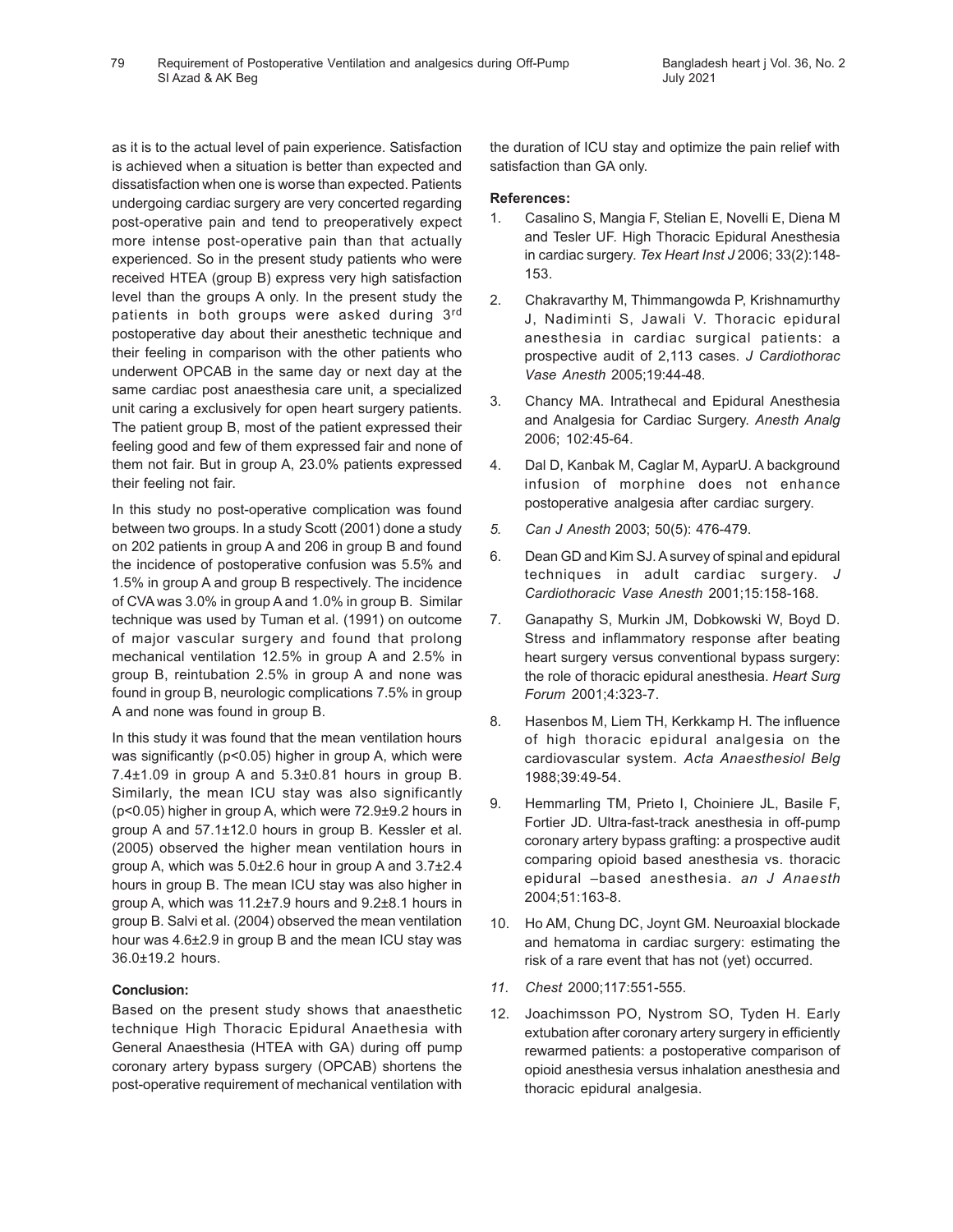Requirement of Postoperative Ventilation and analgesics during Off-Pump 80 Bangladesh heart j Vol. 36, No. 2 SI Azad & AK Beg

- *13. J Cardiothorat Anesth* 1989;3:444-54.
- 14. Johannsen UJ, Mark AL, Marcus ML. Responsiveness to cardiac sympathetic nerve stimulation during maximal coronary dilation produced by adenosine. *Circ Res* 1982;50:510-7.
- 15. Katsuda Y, Egashira K, Ueno H. ATPsensitive K+ channel opener pinacidil augments beta adrenoceptor induced coronary vasodilatation in dogs. *Am J Physiol* 1996;270:H2210-5.
- 16. Kehlet H. Surgical stress: the role of pain and analgesia. *Br J Anaesth* 1989;63:189-95.
- 17. Kessler P, Aybek T, Neidhart G, dogan S, Lischke V, Bremerich DH. Comparison of three anesthetic techniques for Off-pump coronary artery bypass grafting: general anaesthesia, Combined general and high thoracic epidural anaesthesia, or high thoracic epidural anesthesia alone.
- 18. Kleinman W. Regional anesthesia and pain management. In: Morgan GE, Mikahali MS, Murray MJ (eds), Clinical anesthesiology, 3<sup>rd</sup> edn. The McGraw-Hill companies, United state of America 2002; pp. 253-280.
- 19. Kock M, Blomberg S, Emanuelsson H. Thoracic epidural anesthesia improves global and regional left ventricular function during stress induced myocardial ischemia in patients with coronary artery disease. *Anesth Analg* 1990;71:625-30.
- 20. Kock M, Blomberg S, Emanuelsson H. Thoracic epidural anesthesia improves global and regional left ventricular function during stress induced myocardial ischemia in patients with coronary artery disease. *Anesth Analg* 1990;71:625-37.
- 21. Leim TH, Hasenbos MA, Booij LH, Geilen MJ. Coronary artery bypass grafting using two different anesthetic techniques. Part 2: Postoperative outcome. *J Cardiothorac Vase Anesth* 1992;6: 156-61.
- 22. Liu SS, Block BM, Wu CL. Effect of perioperative central neuroaxial analgesia on outcome after coronary artery bypass surgery: a meta analysis. *Anaeslhesiology* 2004;101:153-161.
- 23. Loick HM, Schmidt C, Van Aken H. High thoracic epidural anesthesia, but not clonidine, attenuates the perioperative stress response via sympatholysis and reduces the release of troponin T in patients undergoing coronary artery bypass grafting. *Anesth Analg* 1999;88:701–9.
- 24. Meifsner A, Rolf N and Aken HV. Thoracic epidural anesthesia and the patients with heart disease: benefits, risks and controversies. *Anesth Analg* 1977;85:517-528.
- 25. Meissner A, Eckardt L, Kirchhof P. Effects of thoracic epidural anesthesia with and without autonomic nervous system blockade on cardiac monophasic action potentials and effective refractoriness in awake dogs.
- *26. Anesthesiology* 2001; 95: 132–8; discussion 6A.
- 27. Meissner A, Rolf N, Van Aken H. Thoracic epidural anesthesia and the patient with heart disease: benefits, risks, and controversies. *Anesth Analg* 1997; 85: 517–28.
- 28. Mergner GW, Stolte AL, Frame WB. Combined epidural analgesia and general anesthesia induce ischemia distal to a severe coronary artery stenosis in swine. *Anesth Analg* 1994;78:37-45.
- 29. Miller VM, Vanhoutte PM. Muscular and endothelial responsiveness to alpha adrenergic activation in canine blood vessels. *Physiologist* 1984;27:282-6.
- 30. Millers Anaesthesia 6<sup>th</sup> ed Ronald d Millar 2005; p 318-326, 108-109,144-147.
- 31. Mohrman DE, Feigl EO. Competition between sympathetic vasoconstriction and metabolic vasodilatation in the canine coronary circulation. *Circ Res* 1978;42:79-86.
- 32. Moore CM, Cross MH, desborough JP, Burrin JM, MacdonaldIA, Hall GM. Hormonal effects of thoracic extradural analgesia for cardiac surgery. *Br J Anaesth* 1995;75:387-93.
- 33. Mudge GH Jr, Goldberg S, Gunther S. Comparison of metabolic and vasoconstrictor stimuli on coronary vascular resistance in man. *Circulation* 1979;59:544-50.
- 34. Nabel EG, Ganz I, Gordon JB. Dilation of normal and constriction of atherosclerotic coronary arteries caused by the cold pressor test. *Circulation* 1988;77:43-52.
- 35. Nakhostine N, Lamontagne D. Contribution of prostaglandins in hypoxiadinduced vasodilatation in isolated rabbit hearts: relation to adenosine and KATP channels.
- *36. Pfluzers Arch* 1994:428: 526-32.
- 37. Olivier JF and Le N. Comparison of the three different epidural solutions in off-pump cardiac surgery: pilot study. *Br J Anaesth* 2005;95(5):685-691.